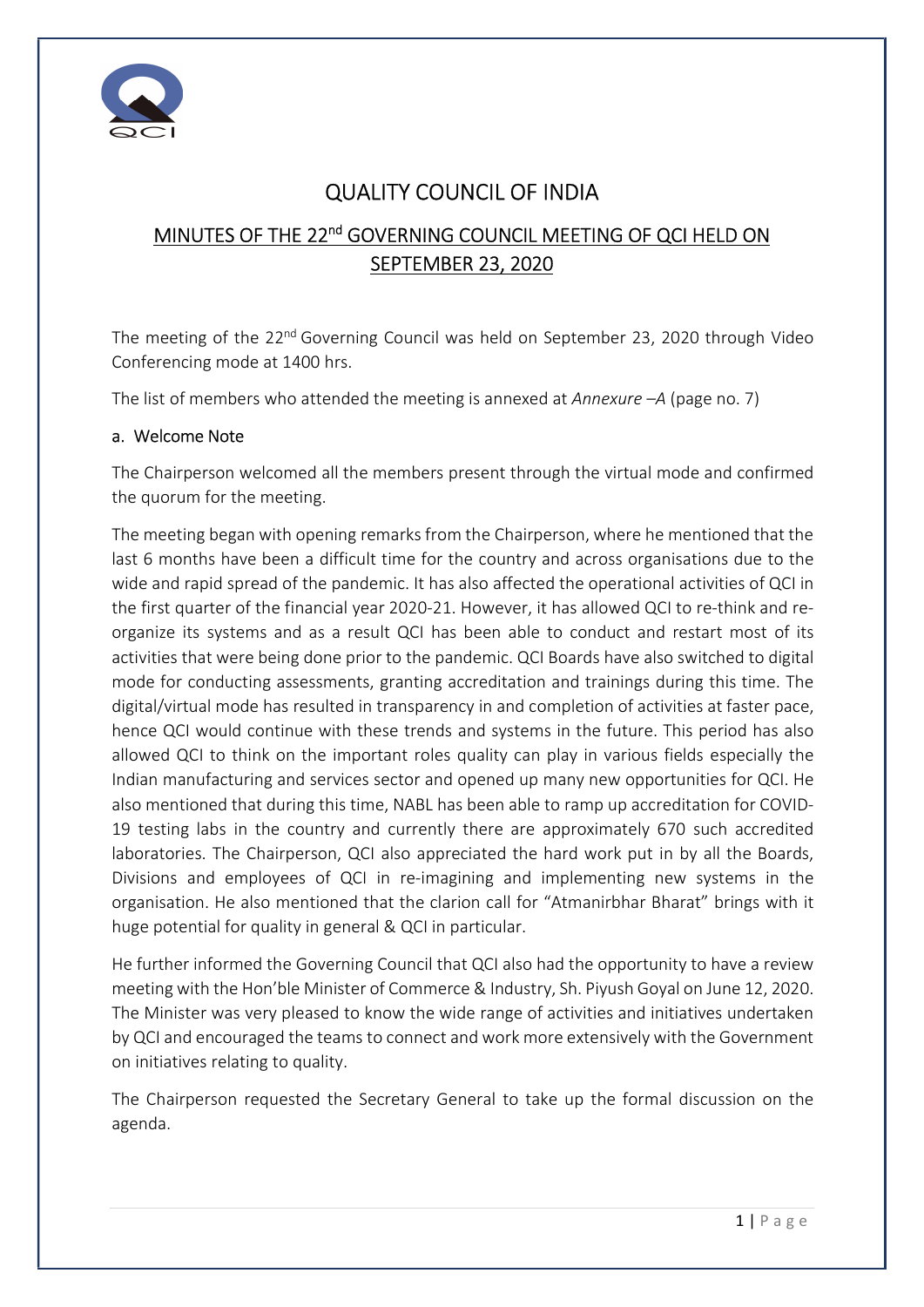

### b. Adoption of Agenda

The agenda was adopted with the permission of the Chair.

### c. Confirmation of the Proceedings of the 21<sup>st</sup> Governing Council Meeting held on September 13, 2019 and Extraordinary Meeting of the Council (By Circulation)

The proceedings of the 21<sup>st</sup> Governing Council meeting held on Sep 13, 2019 and the Extraordinary Meeting of the Governing Council (transacted by circulation) were confirmed and approved by the Governing Council members.

### d. Action taken on the proceedings of the 21<sup>st</sup> Governing Council Meeting held on September 13, 2019 and Extraordinary Council Meeting (transacted by email)

Action taken report (ATR) on proceedings of the  $21<sup>st</sup>$  annual meeting and extraordinary council meeting (by circulation) dated August 07, 2020 circulated to all Governing Council members along with the detailed Agenda document was noted by the Governing Council members.

### I. Items for Consideration and Approval of Governing Council:

### Item No. 22.1.1 : To approve the Annual Report & Annual Audited Accounts of QCI for the Financial Year 2019-2020

The Secretary General, QCI apprised the members that the statutory audit process has been completed by M/s Walker Chandiok & Co. LLP for the Financial Year 2019-20 and the audited accounts have been circulated to all the members for their comments.

Representatives from M/s Walker Chandiok & Co. LLP were invited to deliver a short presentation on the audited financial results of QCI and their observations on the same. The only observation from the auditors was that there is unreconciled amount to the tune of Rs. 8.49 Cr in the QCI accounts, where QCI has received payment but has been unable to match against specific invoices. These amounts started accumulating in 2013. The Chairperson, QCI mentioned that QCI will diligently work to address this issue fully by March 31, 2021. QCI will also begin the process of revamping the financial systems across the Boards so that they are standardised and modernised.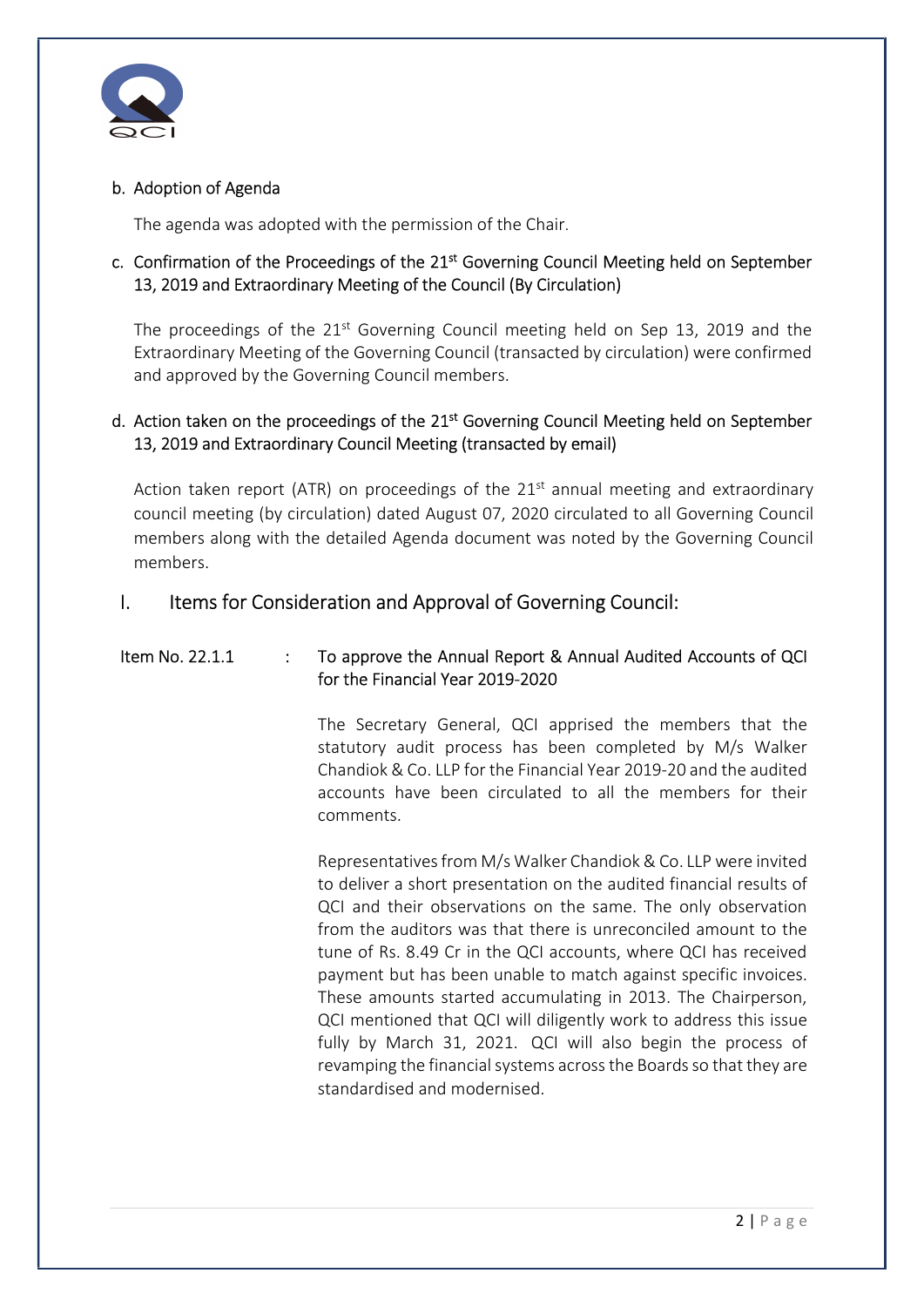

The Governing Council took note of the observations of the Statutory Auditors and approved the Audited Annual Accounts along with the Annual Report of QCI for the Financial Year 2019- 2020 and further recommended its placing in both the houses of Parliament through DPIIT.

### Item No. 22.1.2 : To consider Re-appointment of M/s Walker Chandiok & Co. LLP as Statutory Auditors for the Financial Year 2020-2021 (Placed on Table)

The Secretary General, QCI informed the members that M/s Walker Chandiok & Co. LLP have been performing the statutory audit for two years and have performed reasonably well and therefore they may be re-appointed as Statutory Auditors of QCI for the Financial Year 2020-2021.

The Governing Council noted the recommendations of the Governing Body and the Finance Committee and approved the reappointment of M/s Walker Chandiok & Co. LLP as statutory auditors of QCI for the Financial Year 2020-2021 at an annual fee of Rs. 7,70,000 plus taxes including out of pocket expense but excluding the fee for preparation and filling of Form 10B under Income Tax Act.

## II. Items for Ratification of Governing Council

#### Item No. 22.2.1 : To ratify Budget for the Financial Year 2020-2021

The Secretary General, QCI presented the annual budget estimate of QCI for the Financial Year 2020-2021 as approved by the Governing Body in its 58th meeting held on March 18, 2020. As per the approval of the Governing Body, the budgeted income for the financial year 2020-2021 has been set at Rs. 29,613 lakhs and the budgeted expense has been set at Rs. 24,106 lakhs. However, he informed, that due to the pandemic situation, the finance committee would re-look at the budget estimates at the end of the first six months (financial year 2020-2021) and prepare a revised budget, if required.

The Governing Council ratified the same.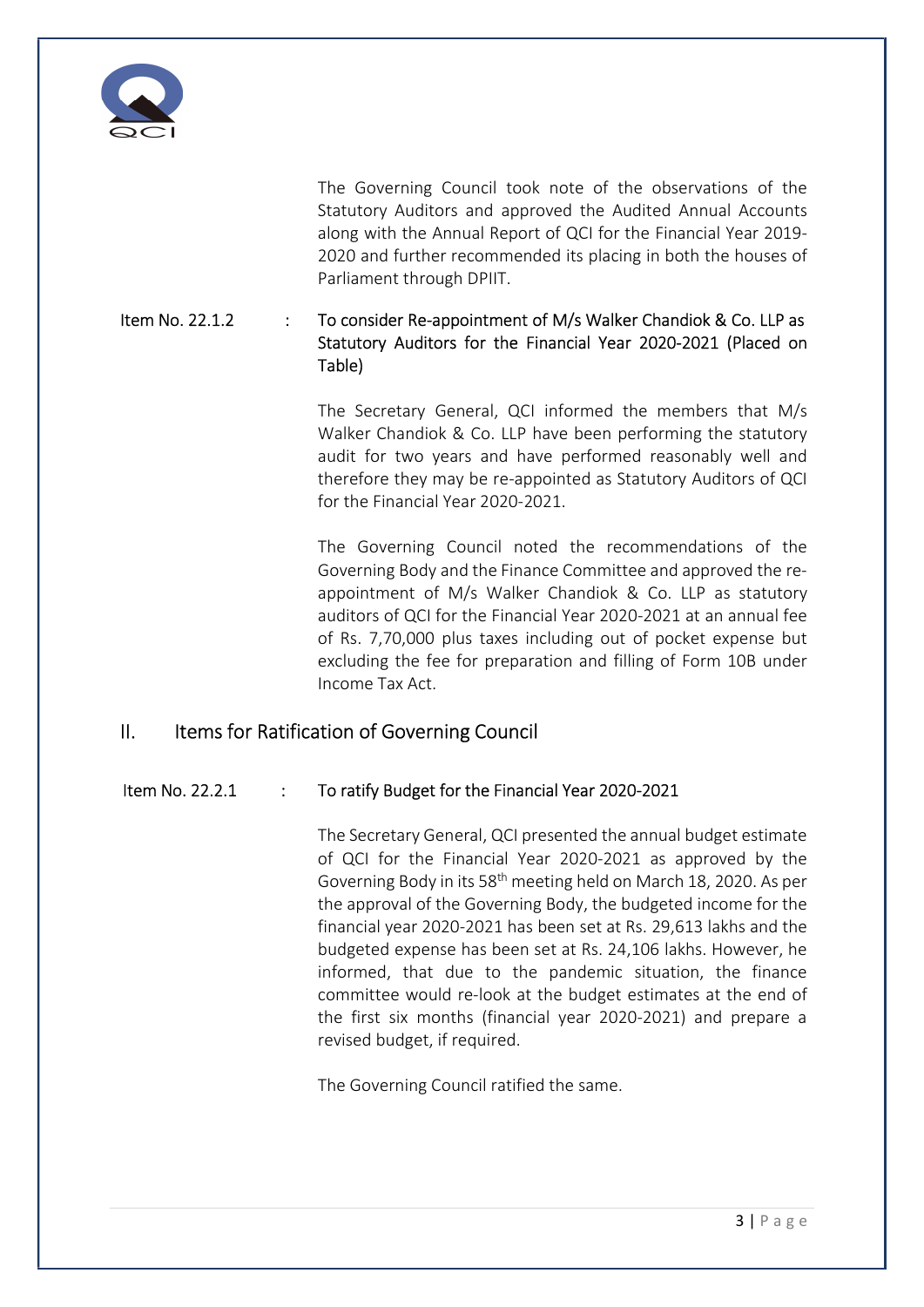

# III. Items for Information of the Governing Council

### Item No. 22.3.1 : To note status of QCI's Income Tax Appeal before Commissioner-Appeal, Income Tax Department and before Income Tax Appellate Tribunal.

The Secretary General, QCI briefed the Governing Council on the status of QCI's Appeal before the Commissioner- Appeal, Income Tax Department and before Income Tax Appellate Tribunal and informed the Governing Council that pursuant to the decision taken in favour of QCI in all these cases, QCI is in the process of getting the refund for the Income tax deposited with the Income Tax Department.

The Chairperson, QCI appreciated the role of the Finance Committee and the finance team in representing QCI in these cases.

The Governing Council took note of the same.

#### Item No. 22.3.2 : To note status of QCI's case before Customs, Excise and Service Tax Appellate Tribunal

The Secretary General, QCI informed the Governing Council about QCI's appeal to the Hon'ble Supreme Court of India for dropping the observation marked by the Customs, Excise and Service Tax Appellate Tribunal of classifying the activities of QCI as "Technical Inspection and Certification Agency Services". He further informed that the hearing on this matter is pending before the Hon'ble court and the amount of service tax paid by QCI is therefore held by the appellate tribunal since the matter is subjudice.

The Governing Council received the information.

### Item No. 22.3.3 : To note the financial performance of QCI and its Boards for Financial Year 2019-2020

The Secretary General, QCI informed the Governing Council that the total Income of QCI for the financial year 2019-2020 has been Rs. 21,368 lakhs against a budgeted income of Rs. 26,928 lakhs (being 79% of the budgeted income). The total expense figures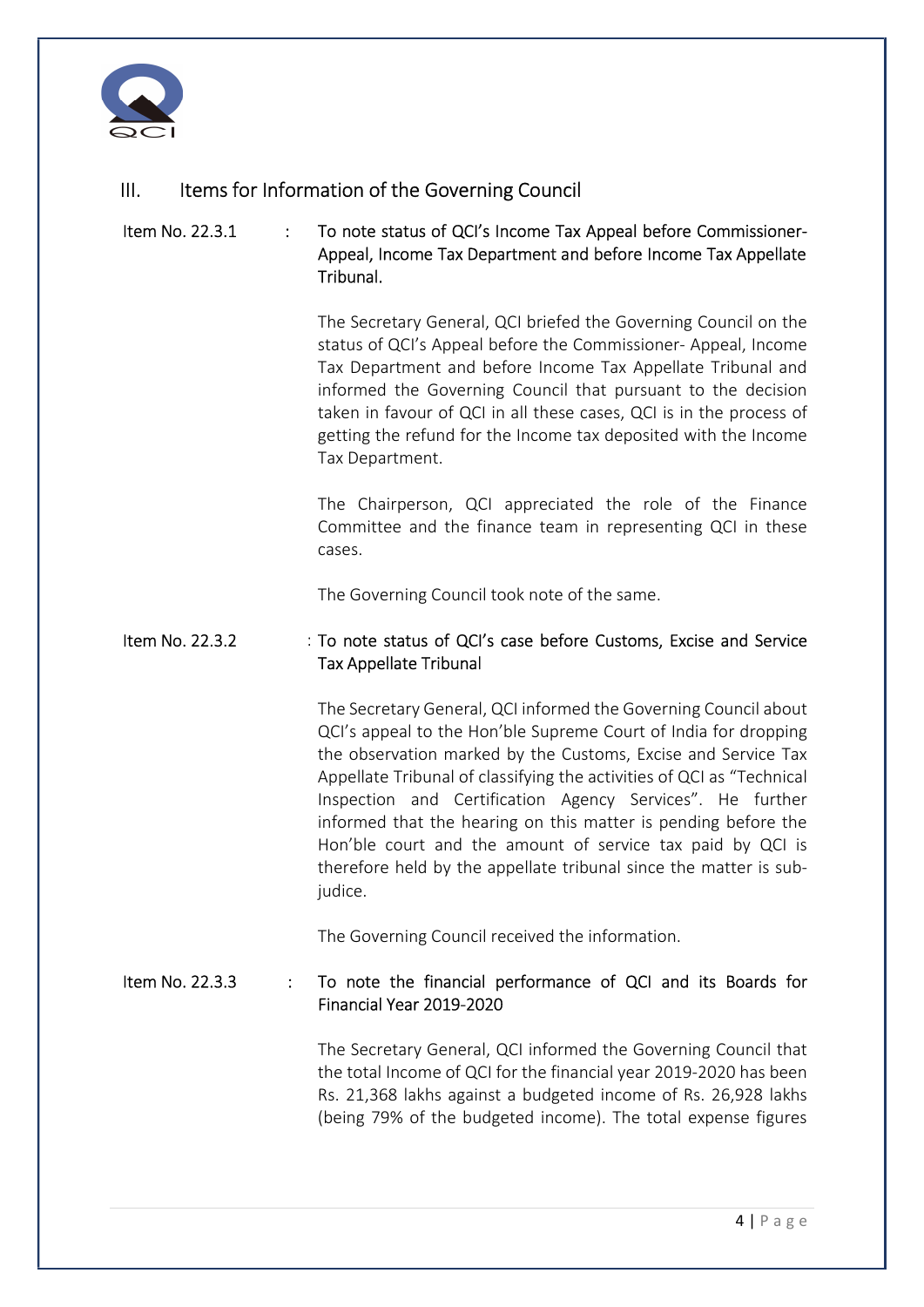

stands at Rs. 17,910 lakhs against the budgeted expense of Rs. 20,658 lakhs (being 87% of the budgeted expense).

The Governing Council received the information.

### Item No. 22.3.4 : To note Financial Performance of QCI and its Boards for  $1<sup>st</sup>$ Quarter (April 1 to June 30, 2020) & during 2nd Quarter (July 1 till Aug 31, 2020) during the Financial Year 2020-21.

The Secretary General, QCI briefed the Governing Council of the financial performance of QCI & its Boards during the financial year 2020-2021 (till August 31, 2020) as detailed below:

- a. During the 1st quarter from April 1, 2020 to June 30, 2020, the budgeted Income for QCI and all its Boards was fixed at Rs. 5,924 lakhs (Being 20% of overall Budget for Rs. 29,613 Lakhs) and the budgeted expenditure was fixed at Rs. 4,497 Lakhs (Being 20% of overall budget for Rs. 22,472 Lakhs); The actual income for 1st Quarter of financial year 2020-2021 up to June 30, 2020 is Rs. 2,740/- Lakhs (being 46% of the estimated income) and the actual expenditure is Rs. 1,811/- Lakhs (being 40% of the estimated expenditure) respectively.
- b. During the 2nd Quarter (from July 1, 2020 to August 31, 2020), the budgeted Income for QCI and all its Boards was fixed at Rs. 4,938 lakhs (Being 16.67% of overall Budget for Rs. 29,613 Lakhs) and the budgeted expenditure was fixed at Rs. 3,748 Lakhs (Being 16.67% of overall budget for Rs. 22,472 Lakhs); The actual income for  $2^{nd}$  Quarter of financial year 2020-2021 up to August 31, 2020 is Rs. 3,332/- Lakhs (being 67% of the estimated income) and the actual expenditure is Rs. 2,679/- Lakhs (being 71% of the estimated expenditure) respectively.

The Governing Council noted the same.

### Item No. 22.4 : Status of Activities of QCI, Boards, Divisions and Cells till August 31, 2020

The concerned CEO's of the Boards informed the Governing Council of the various activities undertaken by the respective Boards and the targets for the upcoming year.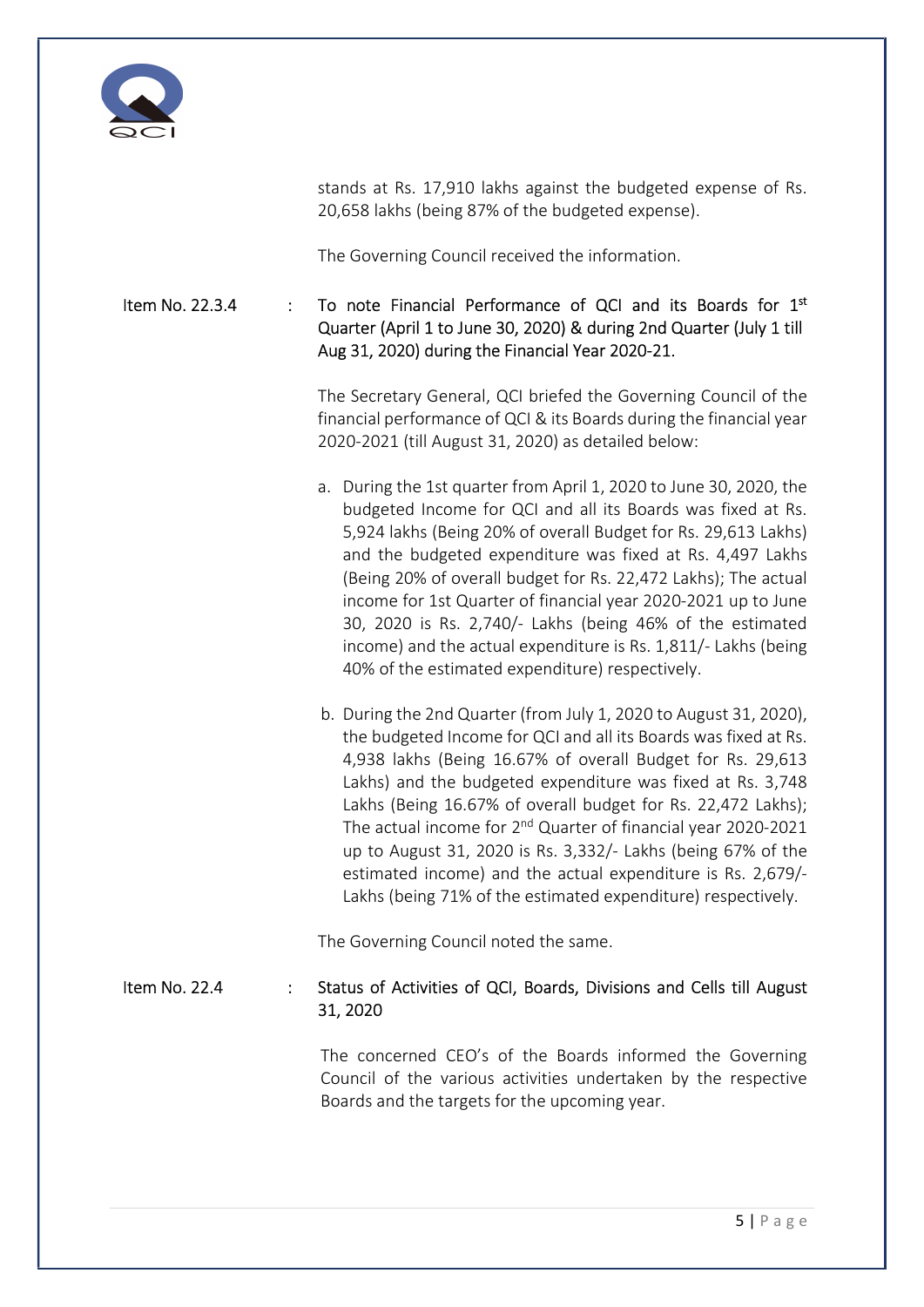

The Governing Council took note of the exemplary work being performed by each Board & Division of QCI and encouraged the QCI to continue with its efforts in the field of quality.

### Item No. 22.5 : Any other item with the permission of the Chair

The Chairperson, QCI invited all members to give their suggestions, if any.

- 1. Mr. Adesh Gupta, Chairman, Council for Footwear, Leather and accessories (CFLA) informed the Governing Council that the domestic footwear industry in India lacks quality standards on the products being sold and purchased in the industry. Chairperson, QCI agreed with the request of Chairman, CFLA as this is a huge industry and requested that a discussion be scheduled for creating a road-map on the issue.
- 2. Mr. Bejon Mishra, Founder, Consumer Online Foundation requested QCI to take steps on mapping the availability of QCI services such as NABH Accredited Hospitals, NABL accredited laboratories on maps to make it easily accessible and identifiable to the consumers.

There being no other remarks, the meeting ended with a Vote of Thanks to the Chair

Secretary General Chairperson

KALL While Caniulbhai)

Place :- New Delhi Date:- 13th October 2020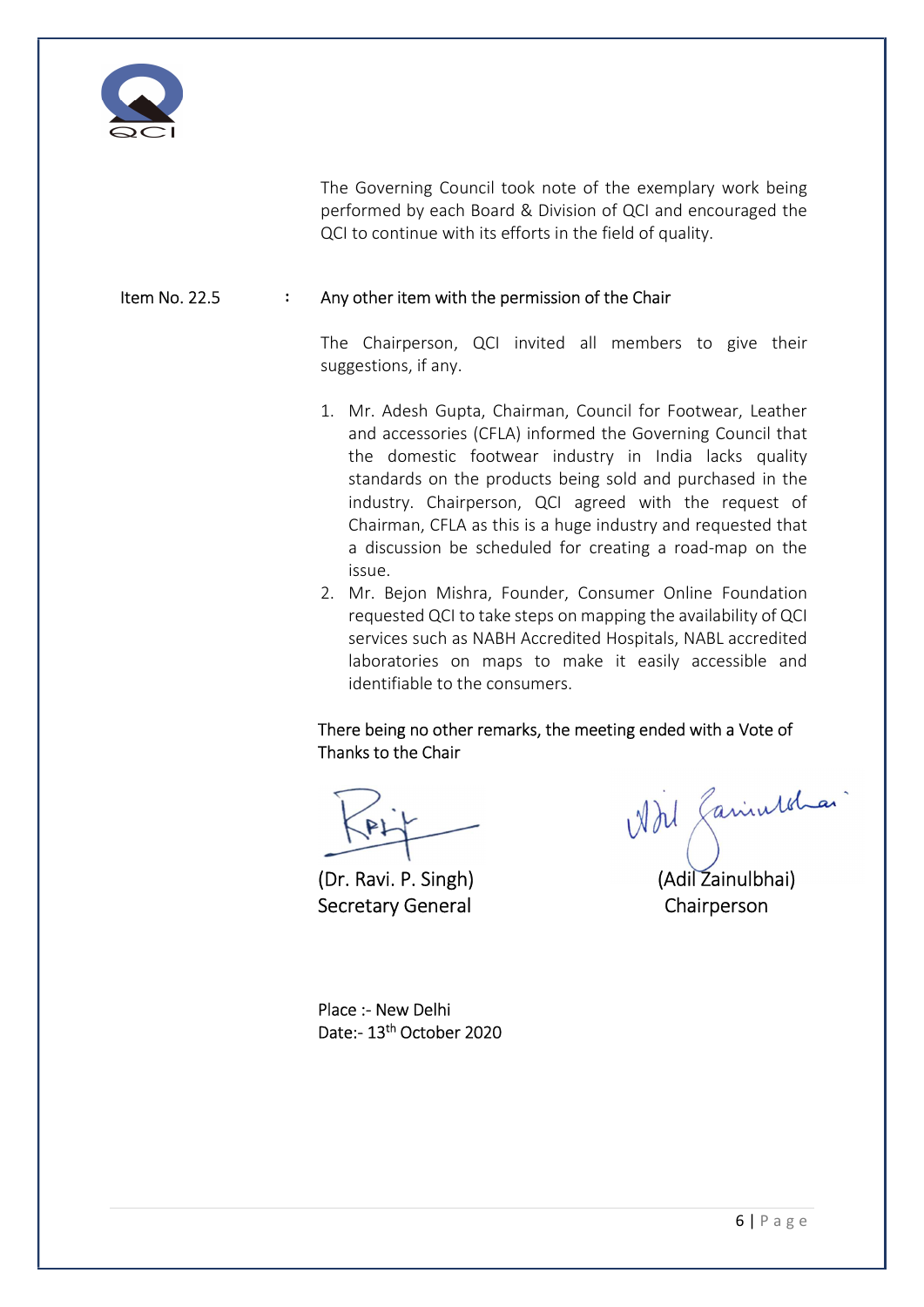

Annexure-1

# Attendance of Members 22<sup>nd</sup> Meeting of the Governing Council held on 23.09.20

| Sl. No. | Name                   | Designation/Organization                      |
|---------|------------------------|-----------------------------------------------|
| 1.      | Sh. Adil Zainulbhai    | Chairperson, QCI                              |
| 2.      | Sh. Shyam Bang         | Chairperson, NABCB                            |
| 3.      | Prof. Goverdhan Mehta  | Chairperson, NABET                            |
| 4.      | Dr. B.K. Rao           | Chairperson, NABH                             |
|         | Dr. D.K. Aswal         | Interim Chairperson, NABL                     |
| 5.      |                        | Representative, CSIR                          |
|         |                        | Director, NPL                                 |
| 6.      | Dr. Ekta Kapoor        | Department of Science and Technology          |
| 7.      | Sh. Dharmesh Makwana   | Director, DoCA                                |
| 8.      | Sh. Kamal Bhagat       | Department of Telecommunication               |
| 9.      | Lt. Gen Sanjay Chauhan | Directorate General of Quality Assurance      |
| 10.     | Sh. Anupam Kaul        | Confederation of Indian Industry              |
| 11.     | Sh. Pankaj Kumar       | President, Indian Industries Association      |
| 12.     | Ms. Anita Gupta        | <b>IEEMA</b>                                  |
| 13.     | Sh. Bejon Mishra       | Founder, Consumer Online Foundation           |
| 14.     | Sh. Chandranath Som    | DDG, Federation of Indian Export Organization |
| 15.     | Sh. Adesh Gupta        | Chairman, Council for Footwear Leather &      |
|         |                        | Accessories                                   |
| 16.     | Sh. Vibhu Jhanb        | NASSCOM                                       |
| 17.     | Dr. R.P Singh          | Secretary General                             |

## Invitee: -

| ÷,                       | Mr. David John | <b>Statutory Auditors</b> |
|--------------------------|----------------|---------------------------|
| $\overline{\phantom{0}}$ | Mr. Raghuram   |                           |

### Secretariat: -

|    | Sh. N Venkateswaran     | CEO, NABL             |
|----|-------------------------|-----------------------|
| 2. | Dr. Atul Mohan Kochhar  | CEO, NABH             |
| 3. | Sh. Rajesh Maheshwari   | CEO, NABCB            |
| 4. | Dr. Manish Kumar Jindal | CEO, NABET            |
| 5. | Sh. C.K. Biswas         | CEO, NBQP             |
| 6. | Sh. Akash Aggarwal      | Project Manager, PPID |